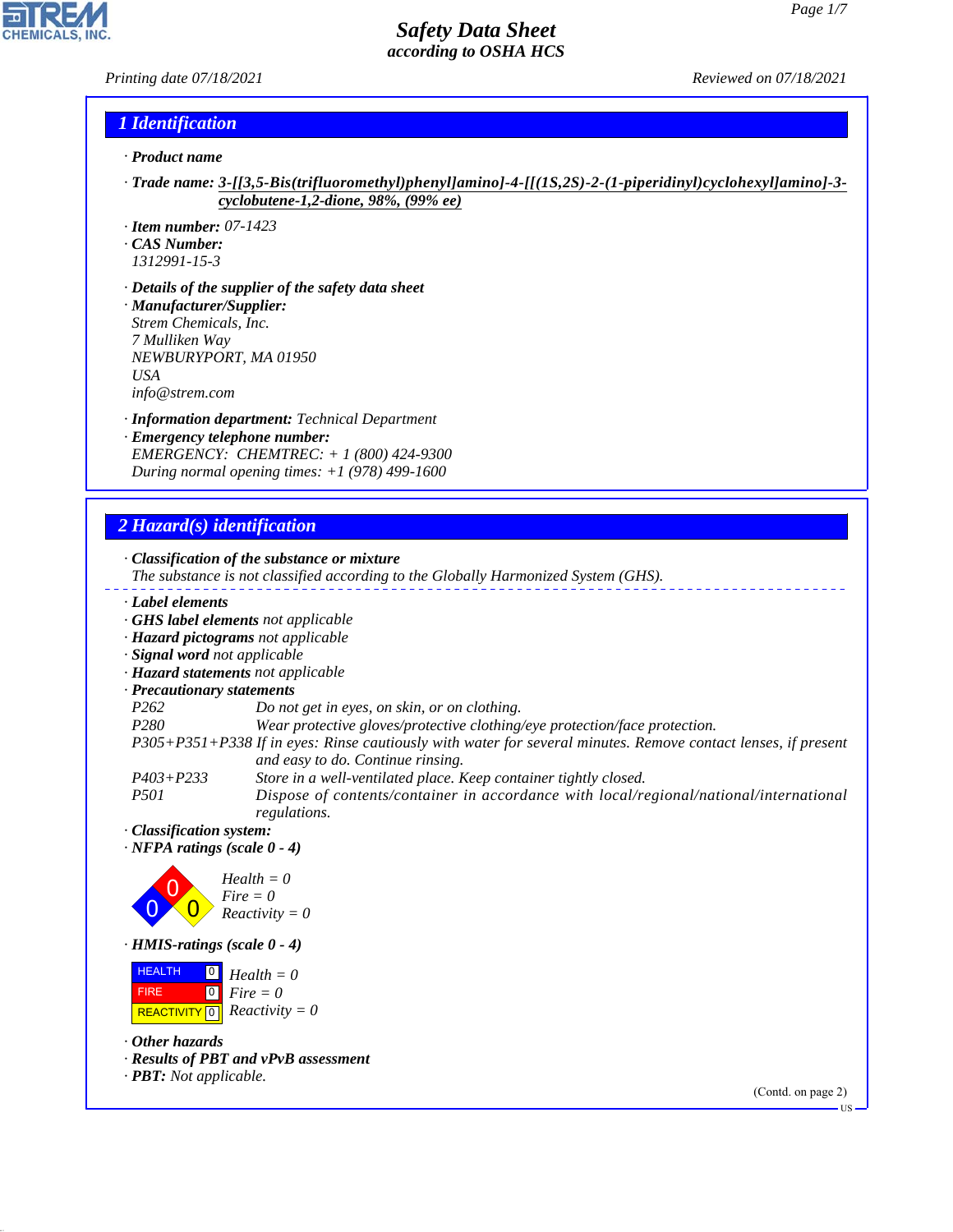

*Trade name: 3-[[3,5-Bis(trifluoromethyl)phenyl]amino]-4-[[(1S,2S)-2-(1-piperidinyl)cyclohexyl]amino]-3 cyclobutene-1,2-dione, 98%, (99% ee)*

*· vPvB: Not applicable.*

(Contd. of page 1)

#### *3 Composition/information on ingredients*

*· Chemical characterization: Substances*

*· CAS No. Description*

*1312991-15-3 3-[[3,5-Bis(trifluoromethyl)phenyl]amino]-4-[[(1S,2S)-2-(1 piperidinyl)cyclohexyl]amino]-3-cyclobutene-1,2-dione, 98%, (99% ee)*

#### *4 First-aid measures*

- *· Description of first aid measures*
- *· General information: No special measures required.*
- *· After inhalation: Supply fresh air; consult doctor in case of complaints.*
- *· After skin contact: Generally the product does not irritate the skin.*
- *· After eye contact: Rinse opened eye for several minutes under running water. Then consult a doctor.*
- *· After swallowing: If symptoms persist consult doctor.*
- *· Information for doctor:*
- *· Most important symptoms and effects, both acute and delayed No further relevant information available.*
- *· Indication of any immediate medical attention and special treatment needed*
- *No further relevant information available.*

### *5 Fire-fighting measures*

- *· Extinguishing media*
- *· Suitable extinguishing agents: Use fire fighting measures that suit the environment.*
- *· Special hazards arising from the substance or mixture No further relevant information available.*
- *· Advice for firefighters*
- *· Protective equipment: No special measures required.*

# *6 Accidental release measures*

- *· Personal precautions, protective equipment and emergency procedures Not required.*
- *· Environmental precautions: Do not allow to enter sewers/ surface or ground water.*
- *· Methods and material for containment and cleaning up: Dispose contaminated material as waste according to item 13.*
- *· Reference to other sections*
- *See Section 7 for information on safe handling.*
- *See Section 8 for information on personal protection equipment.*
- *See Section 13 for disposal information.*

#### *· Protective Action Criteria for Chemicals*

*· PAC-1:*

*Substance is not listed.*

*· PAC-2:*

44.1.1

*Substance is not listed.*

(Contd. on page 3)

**HS**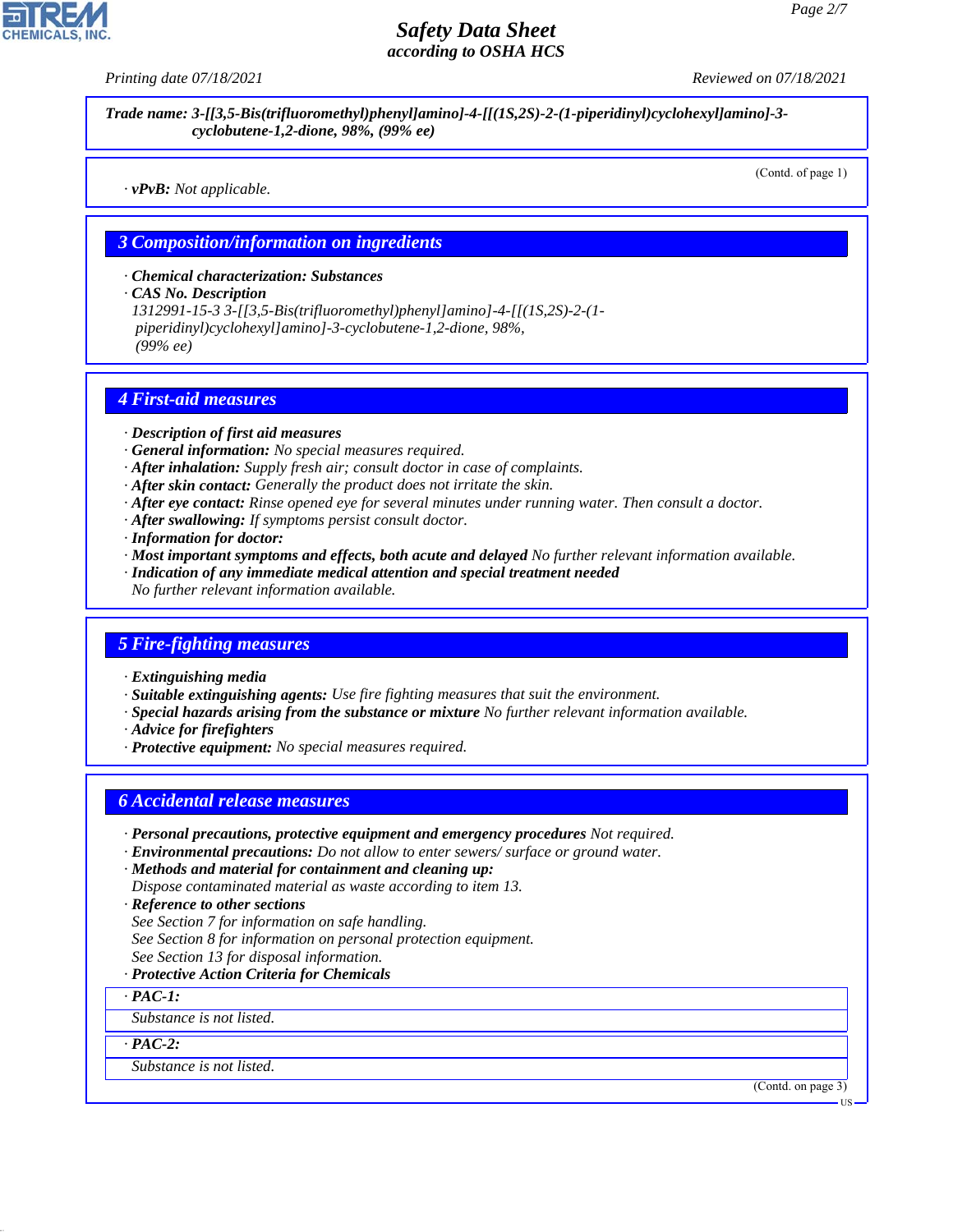*Printing date 07/18/2021 Reviewed on 07/18/2021*

*Trade name: 3-[[3,5-Bis(trifluoromethyl)phenyl]amino]-4-[[(1S,2S)-2-(1-piperidinyl)cyclohexyl]amino]-3 cyclobutene-1,2-dione, 98%, (99% ee)*

(Contd. of page 2)

#### *· PAC-3:*

*Substance is not listed.*

# *7 Handling and storage*

- *· Handling:*
- *· Precautions for safe handling No special measures required.*
- *· Information about protection against explosions and fires: No special measures required.*
- *· Conditions for safe storage, including any incompatibilities*
- *· Storage:*
- *· Requirements to be met by storerooms and receptacles: No special requirements.*
- *· Information about storage in one common storage facility: Not required.*
- *· Further information about storage conditions: None.*
- *· Specific end use(s) No further relevant information available.*

### *8 Exposure controls/personal protection*

- *· Additional information about design of technical systems: No further data; see item 7.*
- *· Control parameters*
- *· Components with limit values that require monitoring at the workplace: Not required.*
- *· Additional information: The lists that were valid during the creation were used as basis.*
- *· Exposure controls*
- *· Personal protective equipment:*
- *· General protective and hygienic measures:*
- *The usual precautionary measures for handling chemicals should be followed.*
- *· Breathing equipment: Not required.*
- *· Protection of hands:*



44.1.1

\_S*Protective gloves*

*The glove material has to be impermeable and resistant to the product/ the substance/ the preparation.*

*Due to missing tests no recommendation to the glove material can be given for the product/ the preparation/ the chemical mixture.*

*Selection of the glove material on consideration of the penetration times, rates of diffusion and the degradation · Material of gloves*

*The selection of the suitable gloves does not only depend on the material, but also on further marks of quality and varies from manufacturer to manufacturer.*

*· Penetration time of glove material*

*The exact break through time has to be found out by the manufacturer of the protective gloves and has to be observed.*

*· Eye protection: Safety glasses*

(Contd. on page 4)

US

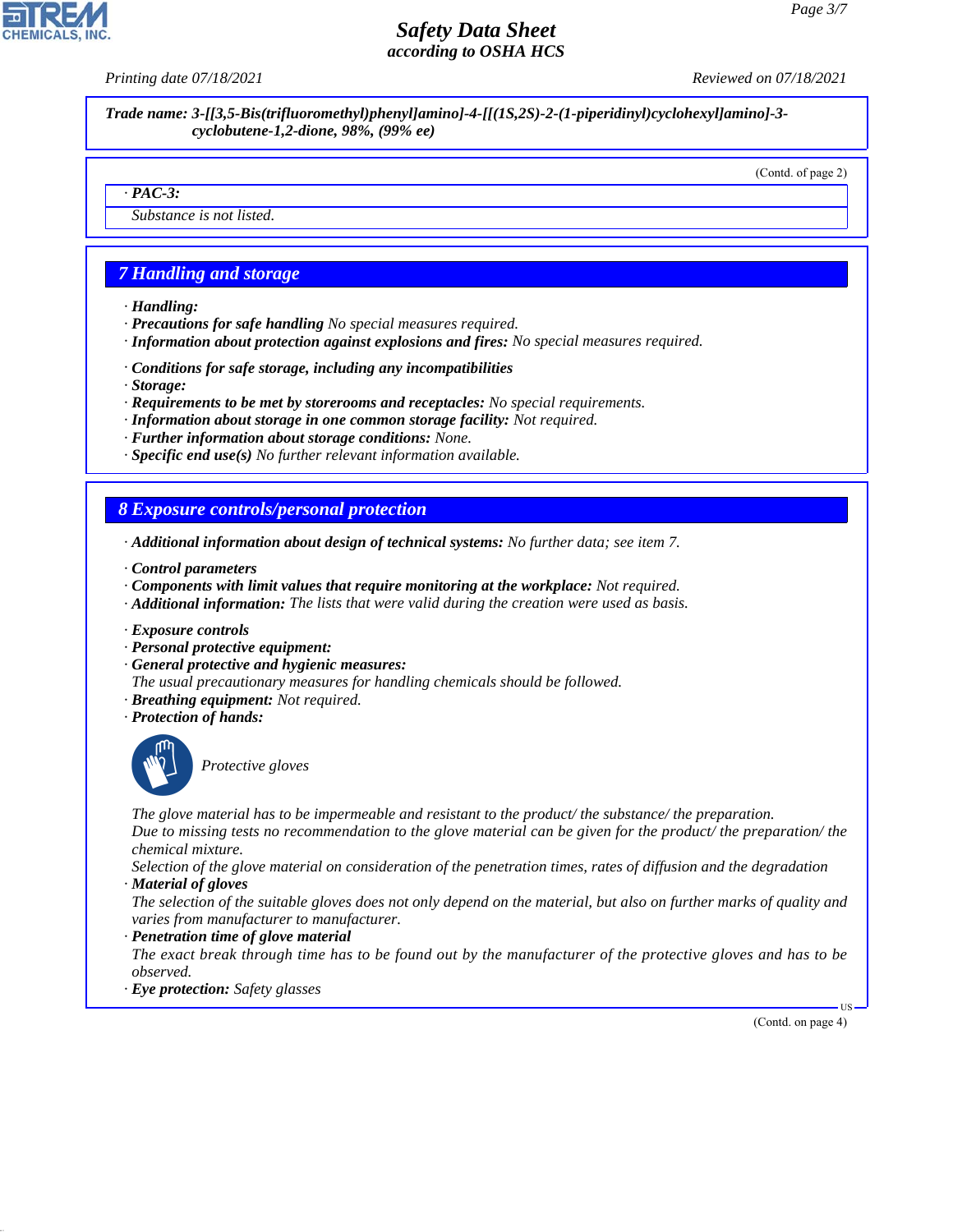P

**CHEMICALS, INC.** 

*Printing date 07/18/2021 Reviewed on 07/18/2021*

*Trade name: 3-[[3,5-Bis(trifluoromethyl)phenyl]amino]-4-[[(1S,2S)-2-(1-piperidinyl)cyclohexyl]amino]-3 cyclobutene-1,2-dione, 98%, (99% ee)*

(Contd. of page 3)

| <b>9 Physical and chemical properties</b>                  |                                               |
|------------------------------------------------------------|-----------------------------------------------|
| · Information on basic physical and chemical properties    |                                               |
| · General Information                                      |                                               |
| $\cdot$ Appearance:                                        |                                               |
| Form:                                                      | Powder                                        |
| Color:                                                     | Whitish                                       |
| $\cdot$ Odor:                                              | Characteristic                                |
| · Odor threshold:                                          | Not determined.                               |
| $\cdot$ pH-value:                                          | Not applicable.                               |
| Change in condition                                        |                                               |
| <b>Melting point/Melting range:</b>                        | Undetermined.                                 |
| <b>Boiling point/Boiling range:</b>                        | Undetermined.                                 |
| · Flash point:                                             | Not applicable.                               |
| · Flammability (solid, gaseous):                           | Product is not flammable                      |
| · Ignition temperature:                                    |                                               |
| <b>Decomposition temperature:</b>                          | Not determined.                               |
| · Auto igniting:                                           | Not determined.                               |
| · Danger of explosion:                                     | Product does not present an explosion hazard. |
| $\cdot$ Explosion limits:                                  |                                               |
| Lower:                                                     | Not determined.                               |
| <b>Upper:</b>                                              | Not determined.                               |
| · Vapor pressure:                                          | Not applicable.                               |
| $\cdot$ Density:                                           | Not determined.                               |
| $\cdot$ Relative density                                   | Not determined.                               |
| · Vapor density                                            | Not applicable.                               |
| $\cdot$ Evaporation rate                                   | Not applicable.                               |
| · Solubility in / Miscibility with                         |                                               |
| Water:                                                     | Insoluble.                                    |
| · Partition coefficient (n-octanol/water): Not determined. |                                               |
| · Viscosity:                                               |                                               |
| Dynamic:                                                   | Not applicable.                               |
| Kinematic:                                                 | Not applicable.                               |
| · Solvent content:                                         |                                               |
| Organic solvents:                                          | $0.0\%$                                       |
| <b>VOC</b> content:                                        | 0.0 g/l / 0.00 lb/gl                          |
| $·$ Other information                                      | No further relevant information available.    |

# *10 Stability and reactivity*

*· Reactivity No further relevant information available.*

*· Chemical stability*

44.1.1

*· Thermal decomposition / conditions to be avoided: No decomposition if used according to specifications.*

*· Possibility of hazardous reactions No dangerous reactions known.*

(Contd. on page 5)

US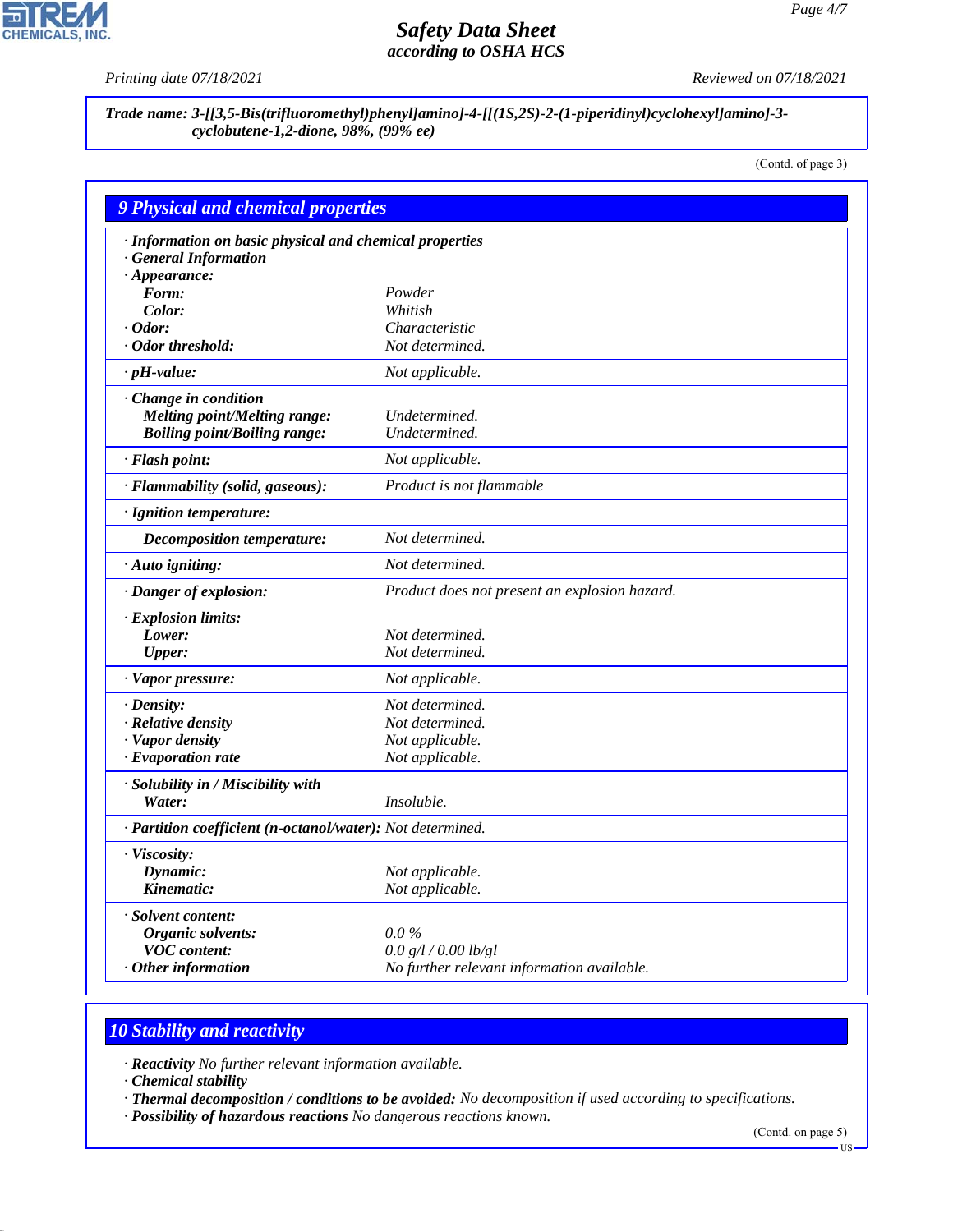*Printing date 07/18/2021 Reviewed on 07/18/2021*

*Trade name: 3-[[3,5-Bis(trifluoromethyl)phenyl]amino]-4-[[(1S,2S)-2-(1-piperidinyl)cyclohexyl]amino]-3 cyclobutene-1,2-dione, 98%, (99% ee)*

(Contd. of page 4)

- *· Conditions to avoid No further relevant information available.*
- *· Incompatible materials: No further relevant information available.*
- *· Hazardous decomposition products: No dangerous decomposition products known.*

### *11 Toxicological information*

- *· Information on toxicological effects*
- *· Acute toxicity:*
- *· Primary irritant effect:*
- *· on the skin: No irritant effect.*
- *· on the eye: No irritating effect.*
- *· Sensitization: No sensitizing effects known.*
- *· Additional toxicological information:*

*When used and handled according to specifications, the product does not have any harmful effects according to our experience and the information provided to us. The substance is not subject to classification.*

*· Carcinogenic categories*

*· IARC (International Agency for Research on Cancer)*

*Substance is not listed.*

*· NTP (National Toxicology Program)*

*Substance is not listed.*

*· OSHA-Ca (Occupational Safety & Health Administration)*

*Substance is not listed.*

# *12 Ecological information*

- *· Toxicity*
- *· Aquatic toxicity: No further relevant information available.*
- *· Persistence and degradability No further relevant information available.*
- *· Behavior in environmental systems:*
- *· Bioaccumulative potential No further relevant information available.*
- *· Mobility in soil No further relevant information available.*
- *· Additional ecological information:*
- *· General notes:*
- *Water hazard class 1 (Self-assessment): slightly hazardous for water*

*Do not allow undiluted product or large quantities of it to reach ground water, water course or sewage system. · Results of PBT and vPvB assessment*

- *· PBT: Not applicable.*
- *· vPvB: Not applicable.*
- *· Other adverse effects No further relevant information available.*

#### *13 Disposal considerations*

*· Waste treatment methods*

44.1.1

*· Recommendation: Disposal must be made according to official regulations.*

(Contd. on page 6)

US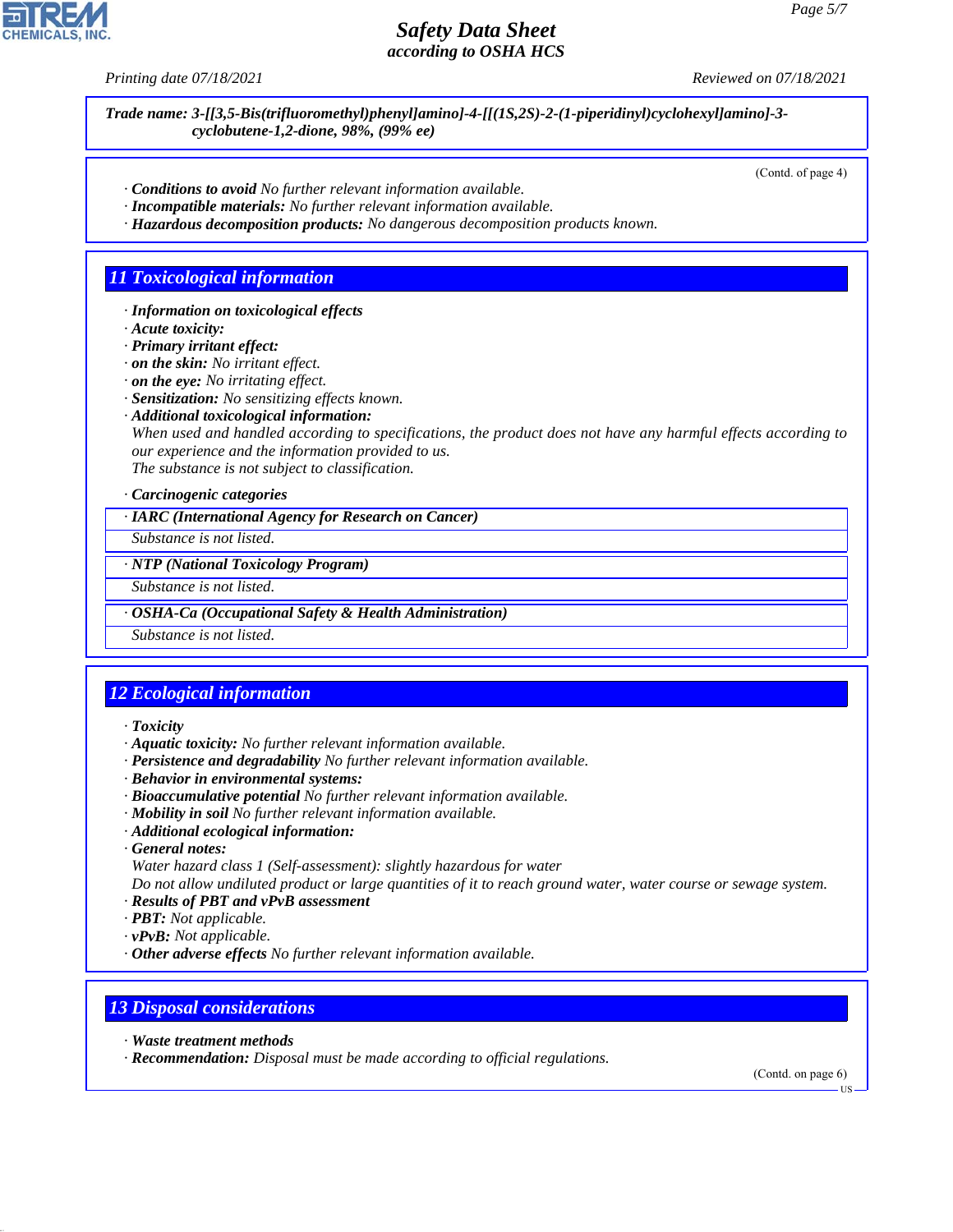*Printing date 07/18/2021 Reviewed on 07/18/2021*

*Trade name: 3-[[3,5-Bis(trifluoromethyl)phenyl]amino]-4-[[(1S,2S)-2-(1-piperidinyl)cyclohexyl]amino]-3 cyclobutene-1,2-dione, 98%, (99% ee)*

(Contd. of page 5)

*· Uncleaned packagings:*

*· Recommendation: Disposal must be made according to official regulations.*

| <b>14 Transport information</b>                                                     |                 |  |
|-------------------------------------------------------------------------------------|-----------------|--|
| $\cdot$ UN-Number<br>· DOT, ADN, IMDG, IATA                                         | not regulated   |  |
| $\cdot$ UN proper shipping name<br>· DOT, ADN, IMDG, IATA                           | not regulated   |  |
| $\cdot$ Transport hazard class(es)                                                  |                 |  |
| · DOT, ADN, IMDG, IATA<br>· Class                                                   | not regulated   |  |
| · Packing group<br>· DOT, IMDG, IATA                                                | not regulated   |  |
| · Environmental hazards:                                                            | Not applicable. |  |
| · Special precautions for user                                                      | Not applicable. |  |
| · Transport in bulk according to Annex II of<br><b>MARPOL73/78 and the IBC Code</b> | Not applicable. |  |
| · UN "Model Regulation":                                                            | not regulated   |  |

# *15 Regulatory information*

*· Safety, health and environmental regulations/legislation specific for the substance or mixture · Sara*

*· Section 355 (extremely hazardous substances):*

*Substance is not listed.*

*· Section 313 (Specific toxic chemical listings):*

*Substance is not listed.*

*· TSCA (Toxic Substances Control Act):*

*Substance is not listed.*

*· Proposition 65*

*· Chemicals known to cause cancer:*

*Substance is not listed.*

*· Chemicals known to cause reproductive toxicity for females:*

*Substance is not listed.*

*· Chemicals known to cause reproductive toxicity for males:*

*Substance is not listed.*

*· Chemicals known to cause developmental toxicity:*

*Substance is not listed.*

44.1.1

(Contd. on page 7)



US